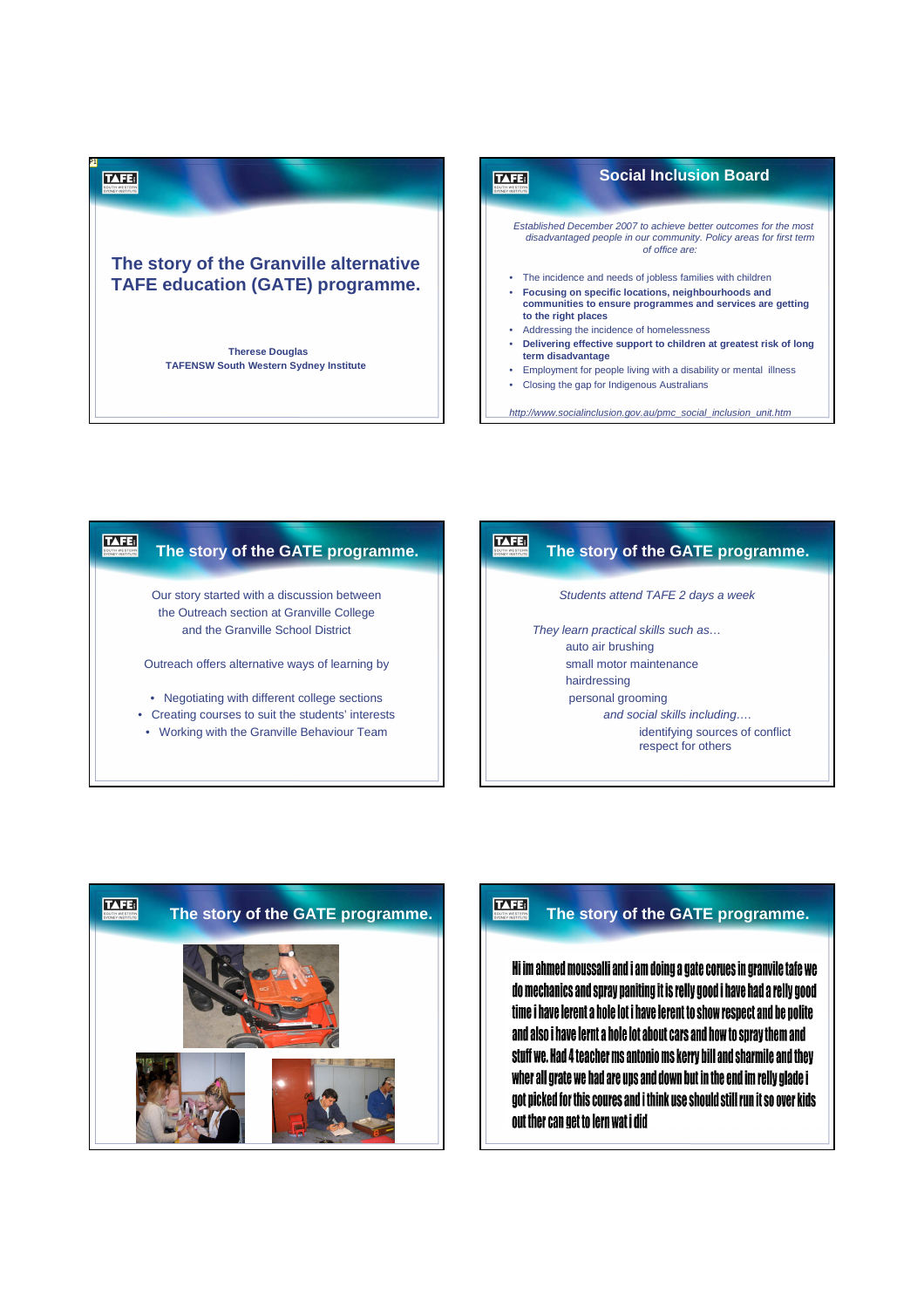### Slide 1

**P1** Douglas, 16/04/2009